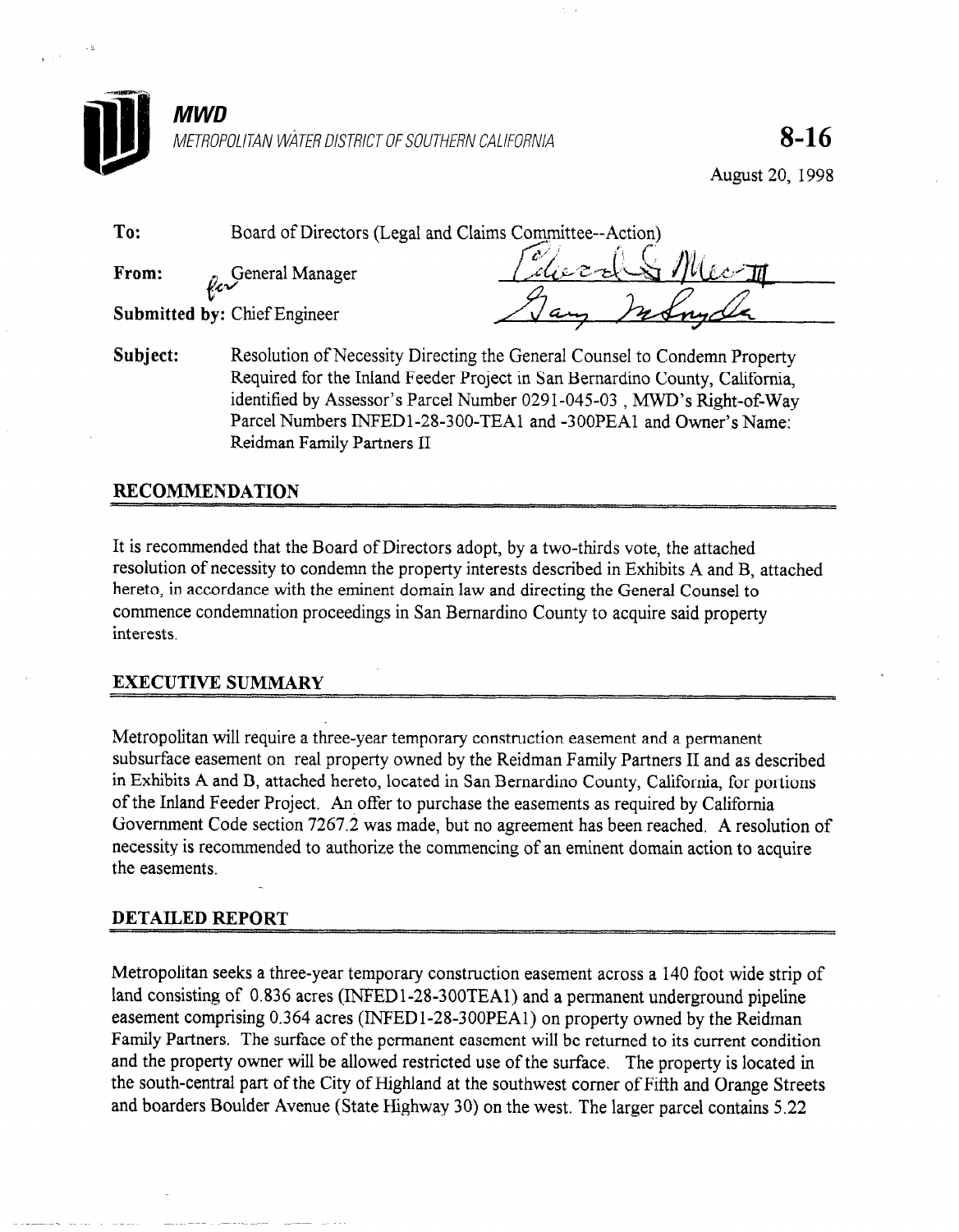acres and is improved with an older mobile home park on the north portion and is vacant in the south where the takings occur. Together, the temporary and permanent easements have been appraised at \$55,725.

On August 3, 1998, a notice of intention to adopt a resolution of necessity and for an opportunity to appear and be heard before the Special Committee on Real Property Management on August 25, 1998, as to the necessity for the Project and the taking of the easements, was served on the Reidman Family Partners II. The Eminent Domain Law requires an owner to provide a written request for a hearing within 15 days after the notice was served to be entitled to a hearing on the adoption of a resolution of necessity. No written request was received and the property owner did not appear at the hearing. A written summary of the hearing and recommendation of the Special Committee on Real Property Management is attached. The Special Committee voted to recommend approval of the proposed resolution of necessity.

Transmitted herewith is the form of resolution declaring the necessity of the Project and the acquisition of the temporary and permanent easements described in Exhibits A and B, attached thereto, and directing the General Counsel to commence condemnation proceedings in San Bernardino County to acquire the temporary and permanent easements.

On February 9, 1993, your Board certified that the Final Environmental Impact Report for the Inland Feeder Project had been completed in compliance with the California Environmental Quality Act (CEQA) and the State Guidelines, and that it had reviewed and considered the Quanty Fig. (CEQF) and the state durientles, and that it had reviewed and considered the mormanon comance in that document. Tour action on the subject resolution is therefore in compliance with CEQA. No further environmental documentation or review is necessary for your Board to act on this request.

ks:11594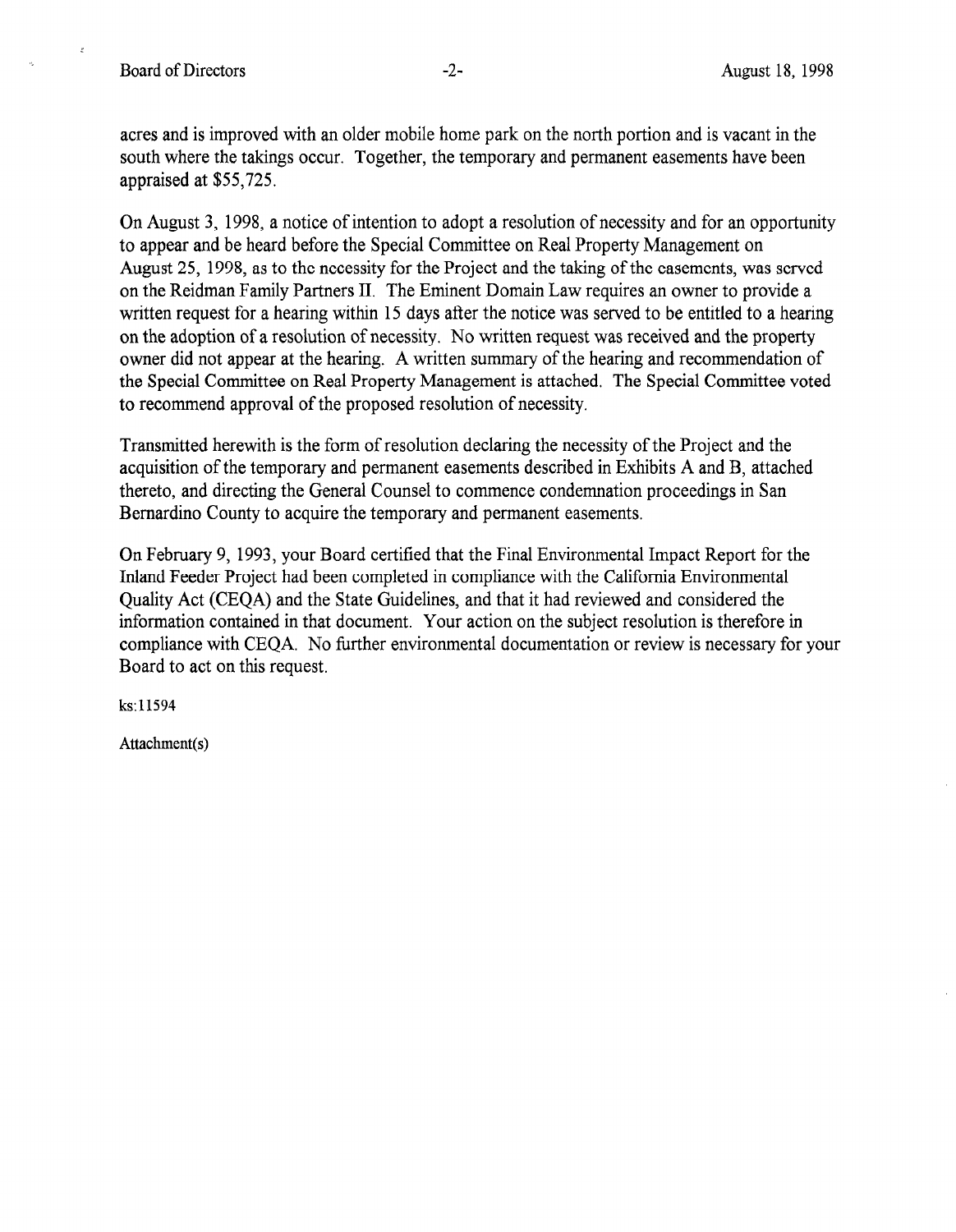## SUMMARY OF HEARING AND RECOMMENDATION OF THE SPECIAL COMMITTEE ON REAL PROPERTY MANAGEMENT REGARDING ADOPTION OF A RESOLUTION OF NECESSITY TO CONDEMN PROPERTY FOR THE INLAND FEEDER PROJECT

 $\mathcal{L}$ 

 $\mathcal{L}_{\mathcal{A}}$ 

On August 25, 1998, at the offices of The Metropolitan Water District of Southern California, located at 350 South Grand Avenue, Los Angeles, California 90071, Room 3 11, a hearing was held by the Special Committee on Real Property Management of the Board of Directors. Committee Chairman Jerry Ring presided. The Committee was called to order and a quorum was present.

Senior Deputy General Counsel Lauren Brainard advised the Committee that it has been delegated the authority by Metropolitan's Board of Directors to hold the hearing required by law as a prerequisite to the adoption of a resolution of necessity to acquire property through the exercise of the eminent domain power. The purpose of the hearing is to allow the Committee to make a determination regarding whether the public interest and necessity require the proposed make a determination regarding whether the plant interest and necessity require the proposed the greatest public greatest planned of located in the mainlet that while those companies where the greatest public good and the least private injury, and whether the property to be acquired is necessary for the Project.

Mr. Brainard further advised the Committee that the offer to purchase the easements had been with Dramatu further advised the Committee that the oner to purchase the easements had been made to the owner in accordance with the law. The owner was provided written notice of the hearing, but no request to appear was received, and no appearance was made.

Mr. Brainard made a presentation regarding the Inland Feeder Project, and identified the subject Mr. Brainard made a presentation regarding the Inland Feeder Project, and identified the subject property located in San Bernardino County just west of Boulder Avenue. Mr. Brainard advised the Committee that the property was owned by the Reidman Family Partners II, was improved with a mobile home park on the north portion and is vacant in the south where the takings occur. Mr. Brainard advised that Metropolitan sought both a temporary construction easement and a permanent subsurface pipeline easement. The temporary easement (INFED1-28-300TEA1) would be required for a three year period and was necessary for lay down storage and construction of the pipeline within Metropolitan's right-of-way. The permanent easement  $(NFED1-28-300PEA1)$  is a subsurface permanent pipeline easement and that restricted use would be allowed on the surface of the easement.

Director Barbosa inquired about the depth of the pipeline easement and Mr. Gallanes advised that it was ten feet below the surface.

Director Barbosa further inquired about fencing around the easement area and Mr. Brainard stated that the easement area would be fully fenced by the contractor prior to construction.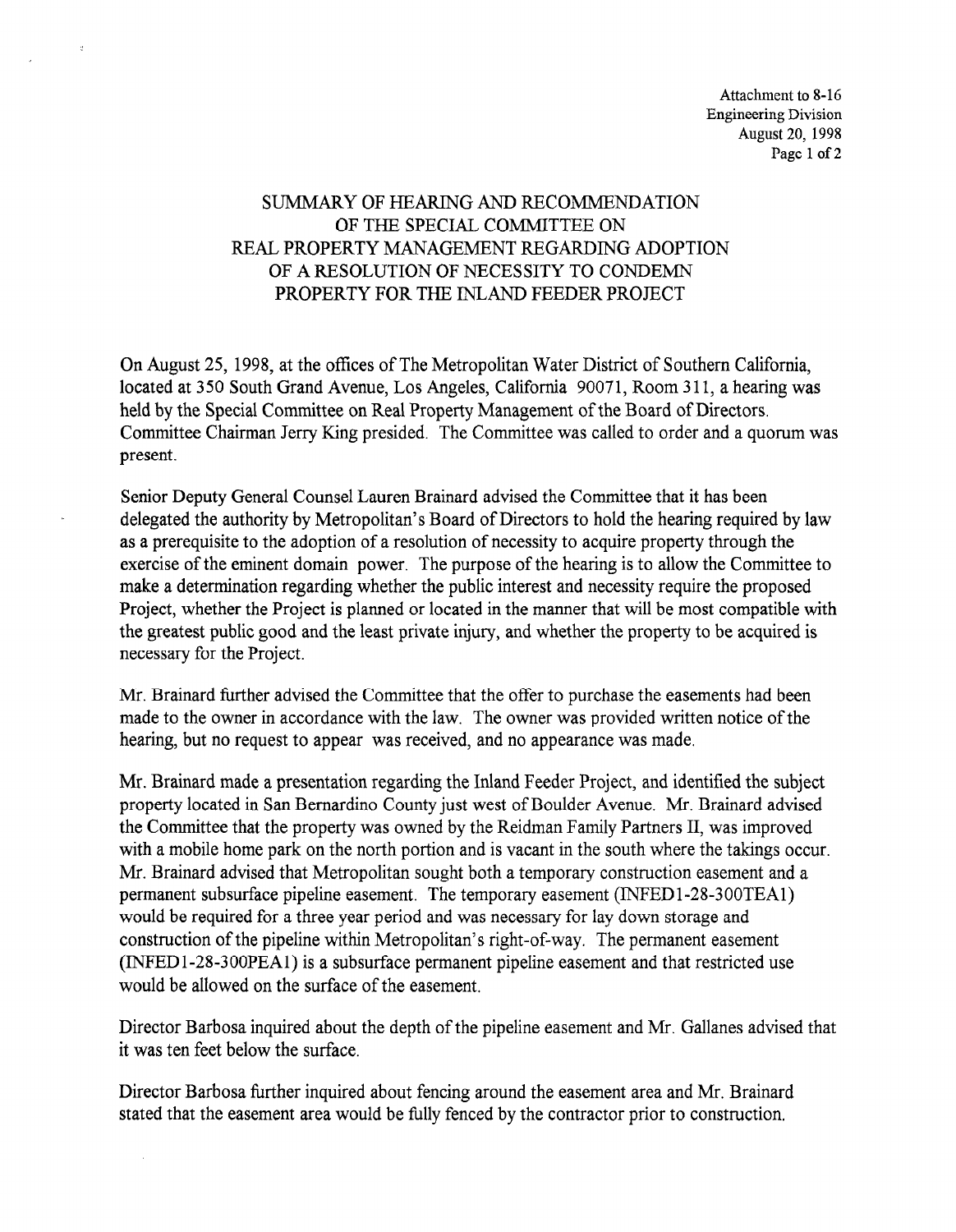Attachment to 8-16 Engineering Division August 20, 1998 Page 2 of 2

Director Wein inquired about liability of the property owners and Mr. Brainard stated that Metropolitan assumed all liability in connection with the construction of the pipeline,

The Committee voted to recommend adoption of the resolution of necessity.

 $\hat{x}$ 

 $\sim$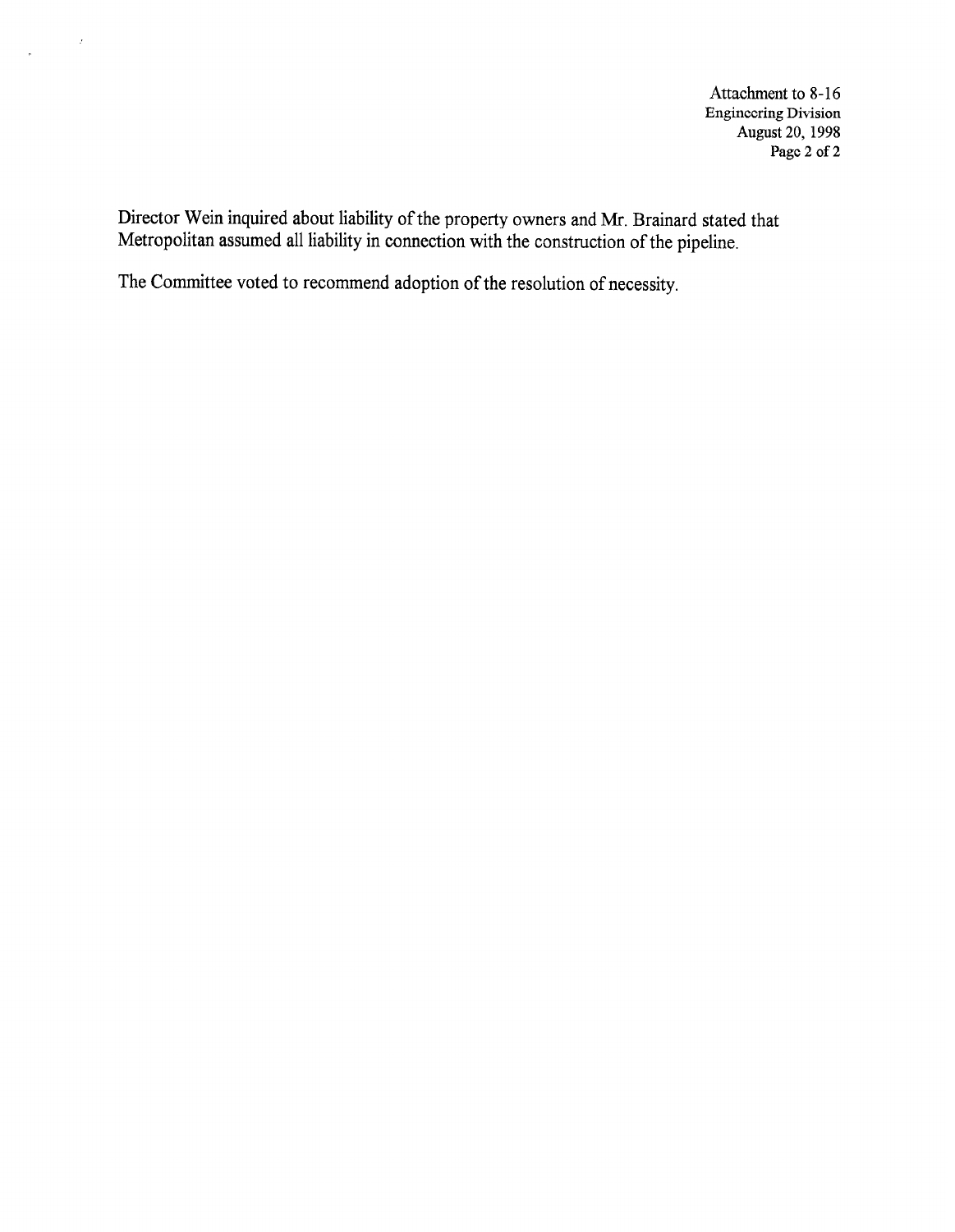Attachment to 8-16 Engineering Division August 20, 1998 Page 1 of 2

#### RESOLUTION

## A RESOLUTION OF THE BOARD OF DIRECTORS OF THE METROPOLITAN WATER DISTRICT OF SOUTHERN CALIFORNIA DIRECTING THE CONDEMNATION OF CERTAIN PROPERTY SITUATED IN THE COUNTY OF SAN BERNARDINO (INLAND FEEDER PROJECT)

BE IT RESOLVED by the Board of Directors of The Metropolitan Water District of Southern California (the "District").

Section 1. The District's Board hereby finds and determines that the public interest and necessity require, for public use, the construction, operation and maintenance of water conveyance facilities ("Inland Feeder Project") in the County of San Bernardino for the transportation and distribution of water for use within the District's boundaries and that certain properties situated in the County of San Bernardino are necessary therefor.

Section 2. The temporary and permanent easements to be acquired for the public use set forth in section 1, above, consist of parcels of land described in Exhibits A attached hereto and incorporated herein by reference and shown on Exhibits B attached hereto and incorporated herein by reference.

Section 3. The District's Board hereby declares its intention to acquire the temporary and permanent easements described in Exhibits A and B attached, by proceedings in eminent domain as authorized by the Metropolitan Water District Act (Stats. 1969, Ch. 209, as amended).

Section 4. The District's Board hereby finds and determines that the proposed Project is planned or located in the manner that will be most compatible with the greatest public good and the least private injury.

Section 5. The District's Board hereby finds and determines that the temporary and permanent easements described in Exhibits A and B attached hereto are necessary for the proposed Project.

Section 6. The District's Board hereby finds and determines that the offer required by Government Code section 7267.2 has been made to the owner of record of the property described in Exhibits A and B, attached hereto.

Section 7. The District's General Counsel is hereby directed to commence proceedings in the Superior Court of California, County of San Bernardino for the purpose of condemning and acquiring the temporary and permanent easements described in Exhibits A and B attached hereto, and to take such steps as may be necessary to secure an order of court permitting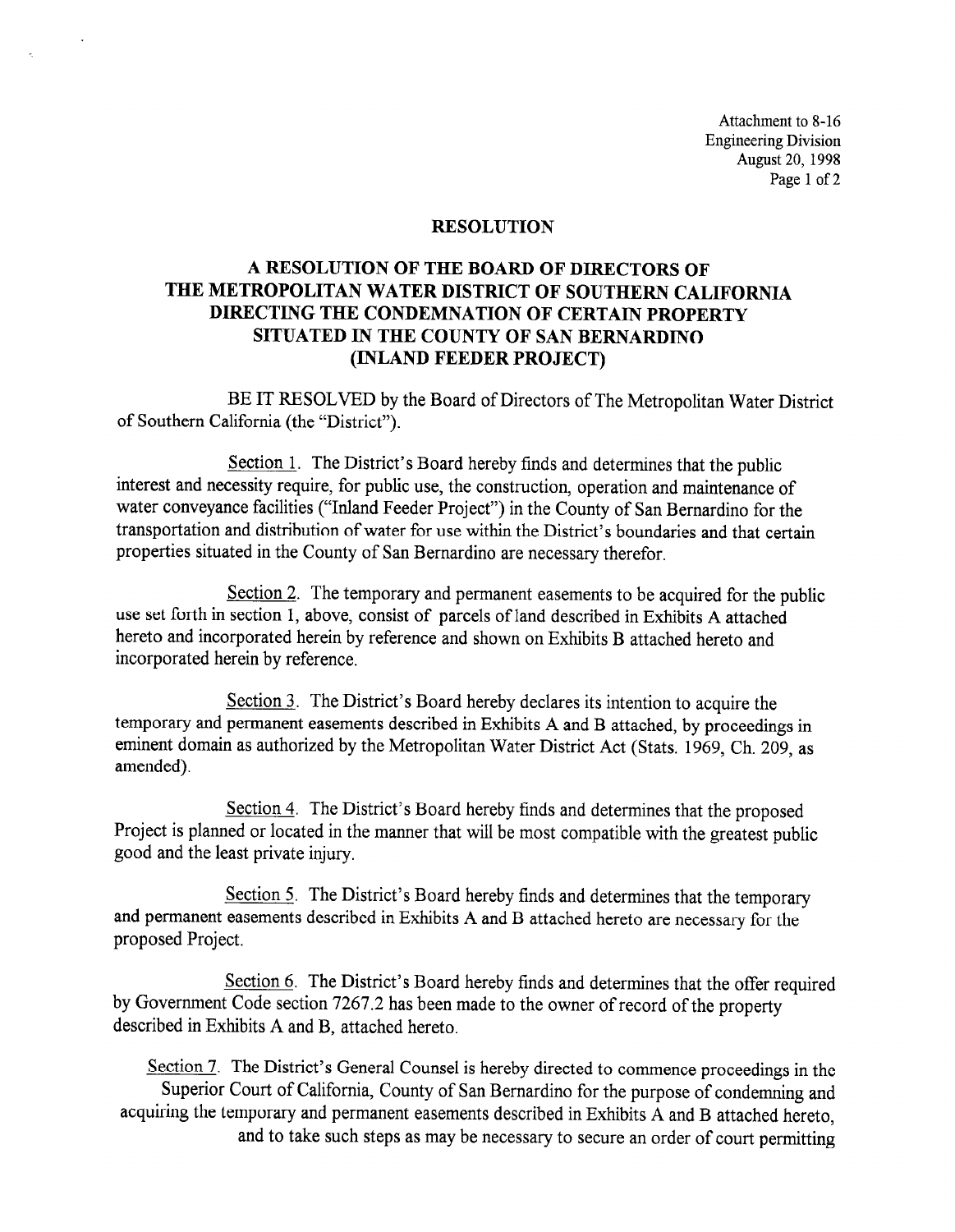Attachment to 8-16 Engineering Division August 20, 1998 Page 1 of 2

the District to take possession of the easements described in Exhibits A and B attached hereto for the uses and purposes herein described. He is authorized to take such actions and steps as he deems necessary in connection with such proceedings, including the amending of the complaint to reduce the extent of the easements to be acquired so as to reduce the compensation payable in the action where such change could not substantially impair the construction and operation of the said public works, and to incur expenses necessary and incidental to the action.

I HEREBY CERTIFY that the foregoing resolution was adopted at the meeting of the Board of Directors of The Metropolitan Water District of Southern California held the 15th day of September, 1998, by vote of two-thirds of all its members, and I further certify that the foregoing is a full, true and correct copy of the resolution.

> Executive Secretary The Metropolitan Water District of Southern California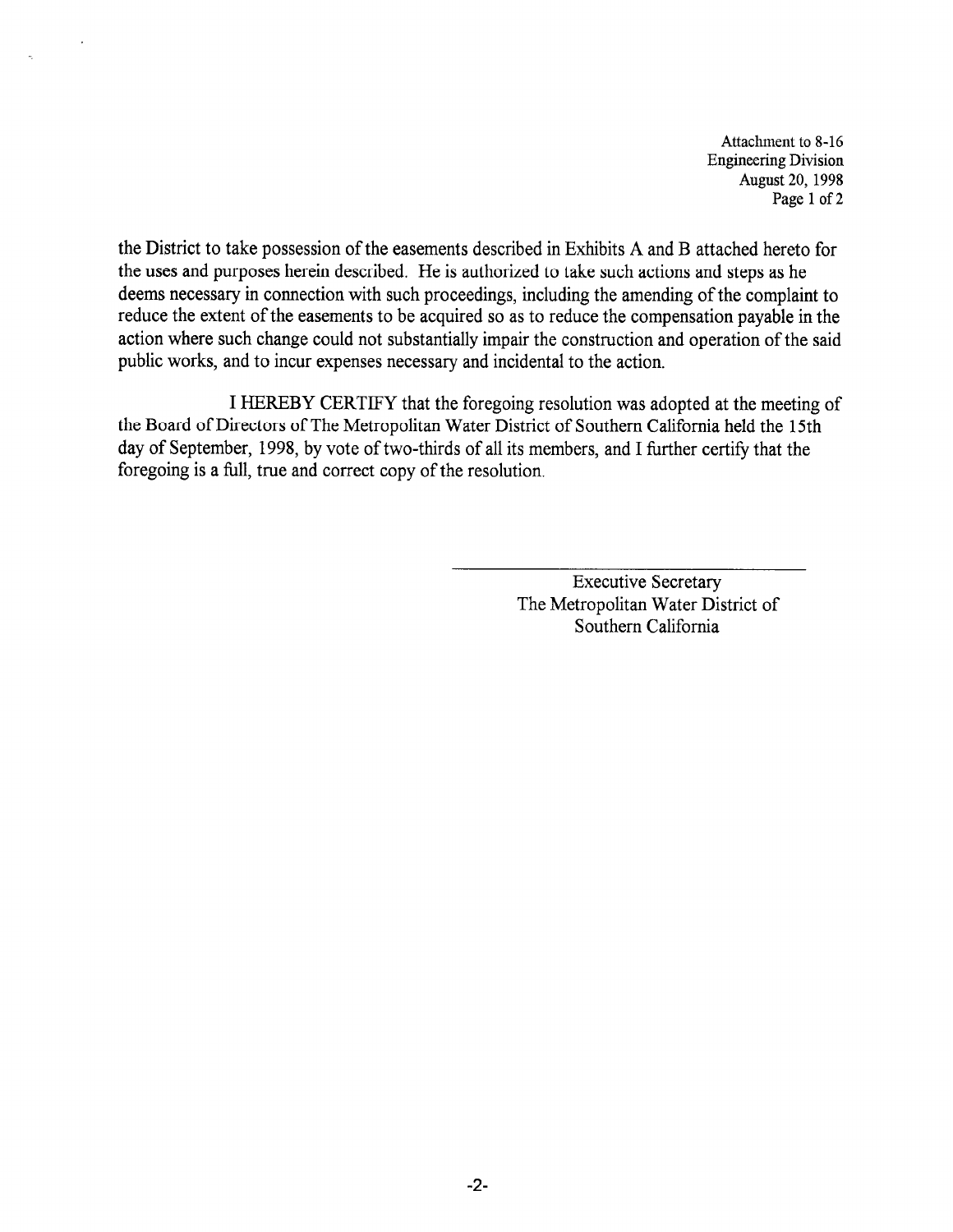Exhibit A to 8-16 Engineering Division August 20, 1998 Page 1 of 5

# EXHIBIT A

1. A temporary easement for a term of three (3) years commencing on the effective date of an order for possession, in the property located in the County of San Bernardino, State of California, described herein as Parcel INFED1-38-300TEA1 and as shown on Exhibit B, attached hereto, for purposes of construction of a water conveyance pipeline, and subject to the following conditions:

> Prior to termination of the easement, all facilities placed on the property by Metropolitan or its contractors shall be removed and the property and any improvements located thereon shall be restored or repaired to a condition as near as practicable to the condition that existed prior to Metropolitan's use of the easement.

- 2. A permanent easement in the property described as Parcel INFED l-3 8-3 OOPEAl, for the purpose of constructing, reconstructing, maintaining, operating, enlarging, removing, and replacing a line or lines of pipe at any time, and from time to time, for water transportation, with every appendage or structure necessary or convenient to be installed at any time in connection therewith; subject to the following conditions.
	- A. Owner shall not change the existing grade or otherwise modify the topography of the property affected by this easement without the prior consent of Metropolitan.
	- B. No building or other structure excepting pavement for road or parking use shall be constructed or maintained upon any portion of the easement by Owner.
	- C. Owner shall not plant trees or any other deep root vegetation within the easement area. Should Metropolitan require use of any portion of the easement area for replacement, relocation or installation of its pipeline, or for future pipelines, Owner shall remove any improvements at his or her own expense.
	- D. Owner shall retain the right of access over and across the easement area, and Metropolitan shall not unreasonably interfere with such right of access.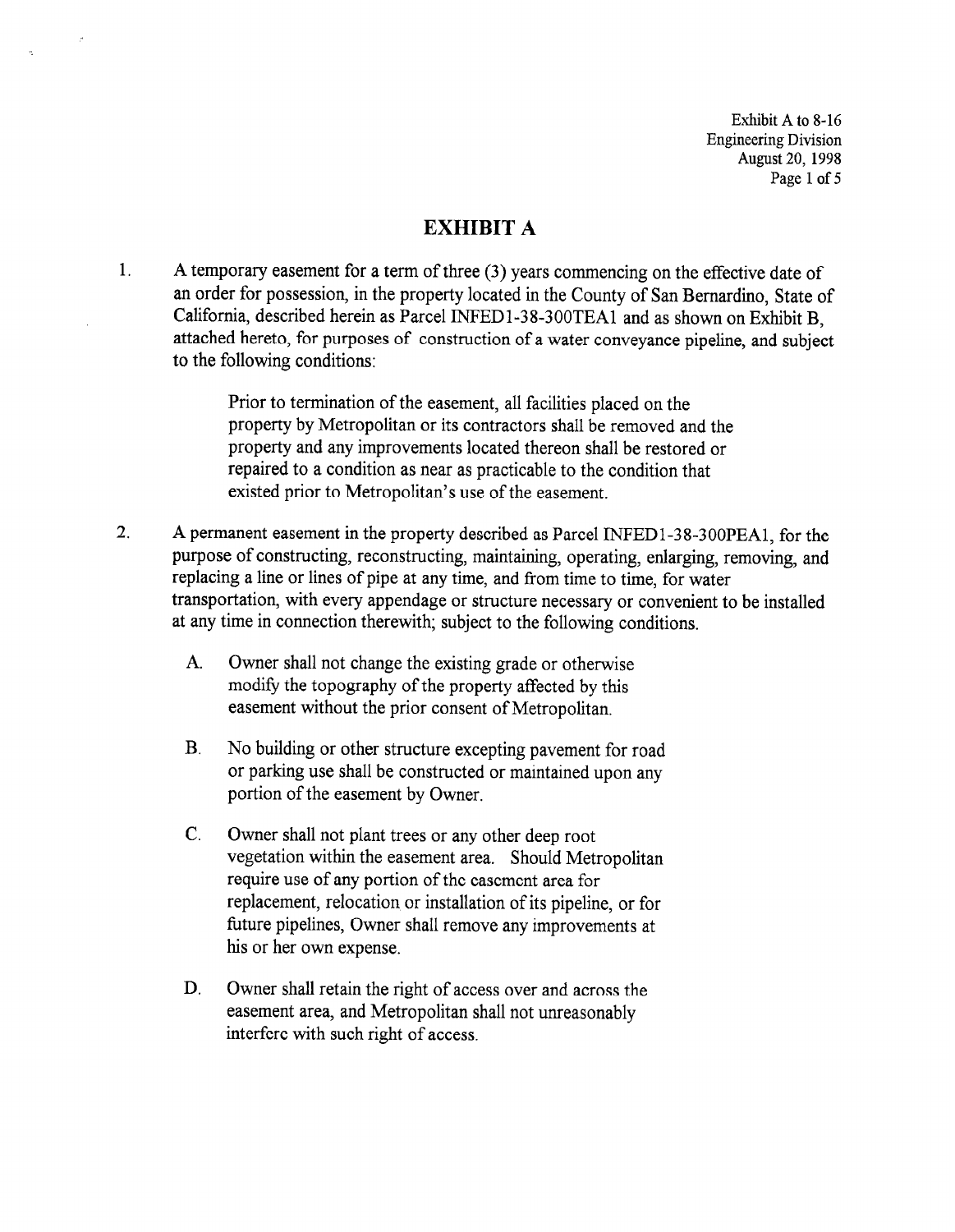Exhibit A to 8-16 Engineering Division August 20, 1998 Page 2 of 5

#### EXHIBIT A

INFEDl-28-300TEAl (Temporary Easement) Riedman Family Partners II, LP, a California Limited Partnership

The northerly 140.00 feet of the southerly 230.00 feet of that portion of the southwest quarter of Section 3, Township 1 South, Range 3 West, San Bernardino Meridian, in the City of Highland, County of San Bernardino, State of California, conveyed to Riedman Family Partners II, LP, a California Limited Partnership, by Quitclaim Deed recorded May 9, 1996, as Document No. 19960164401 of Official Records of said County, as measured at right angles to the southerly line of said Section 3.

#### PREPARED UNDER MY SUPERVISION

Peter G. Wiseman, P.L.S. 6241

Date

BG p:\private\petgan\legal\28\300teal.doc April 8, 1998



Page 1 of 1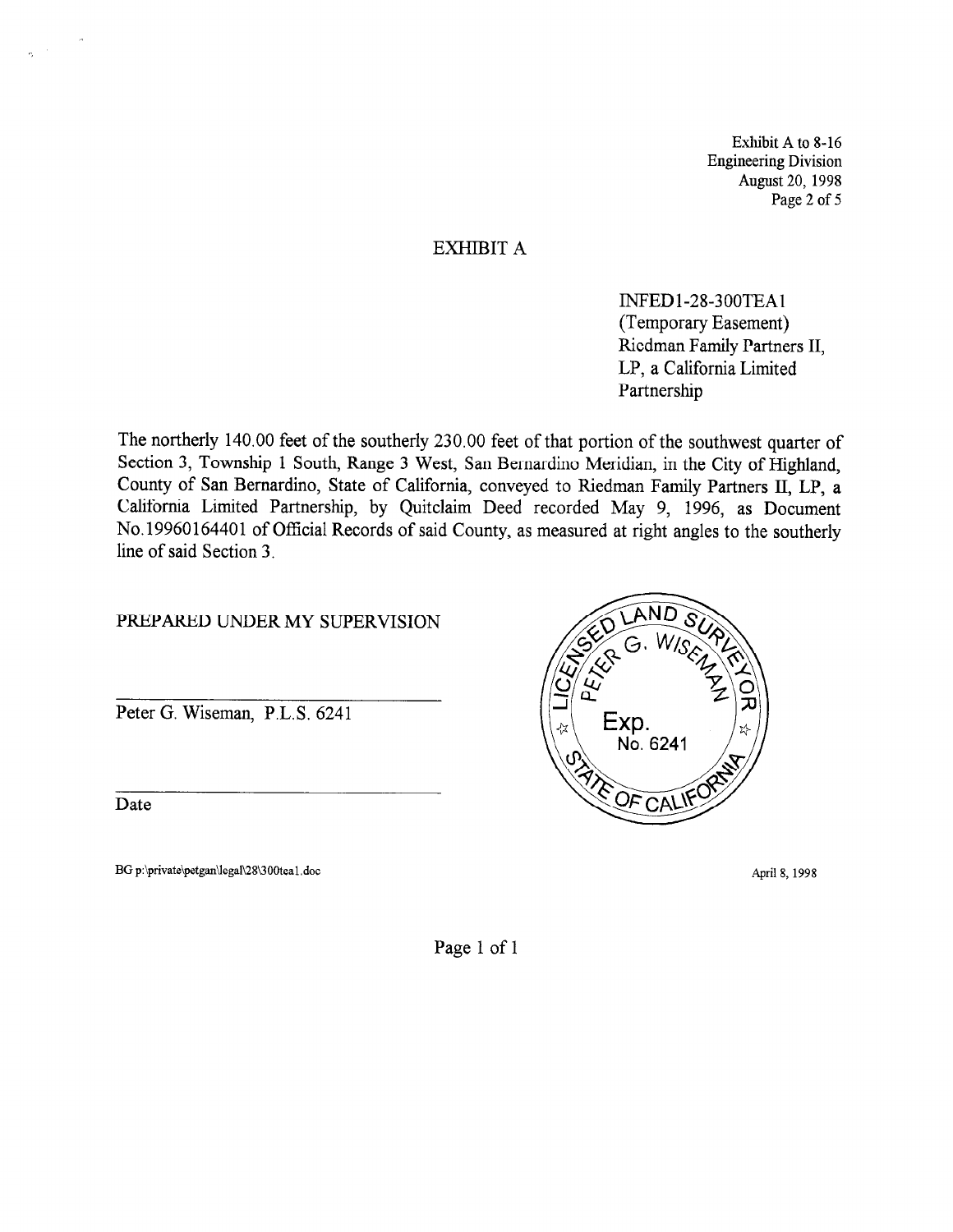Exhibit A to 8-16 Engineering Division August 20, 1998 Page 3 of 5



 $\mathcal{L}^{\pm}$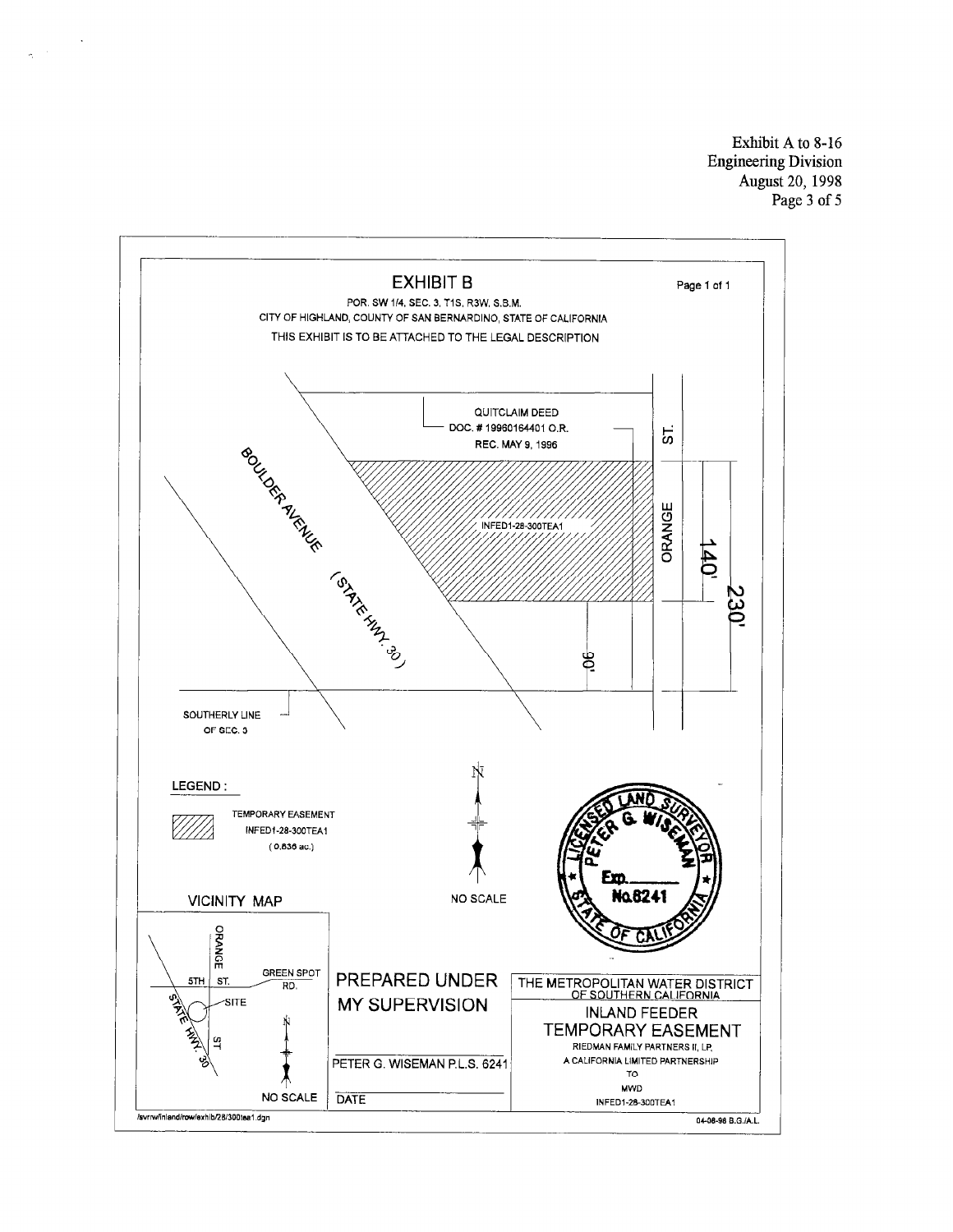Exhibit A to 8-16 Engineering Division August 20, 1998 Page 4 of 5

#### EXHIBIT A

INFEDl-28-300PEAl (Permanent Easement) Riedman Family Partners II, LP, a California Limited Partnership

The southerly 90.00 feet of that portion of the southwest quarter of Section 3, Township 1 South, Range 3 West, San Bernardino Meridian, in the City of Highland, County of San Bernardino, State of California, conveyed to Riedman Family Partners II, LP, a California Limited Partnership, by Quitclaim Deed recorded May 9, 1996, as Document No. 19960164401 of Official Records of said County, as measured at right angles to the southerly line of said Section 3.

PREPARED UNDER MY SUPERVISION

Peter G. Wiseman, P.L.S. 6241

Date

BG p:\private\petgan\legal\28\300pea1.doc April 8, 1998



Page 1 of 1